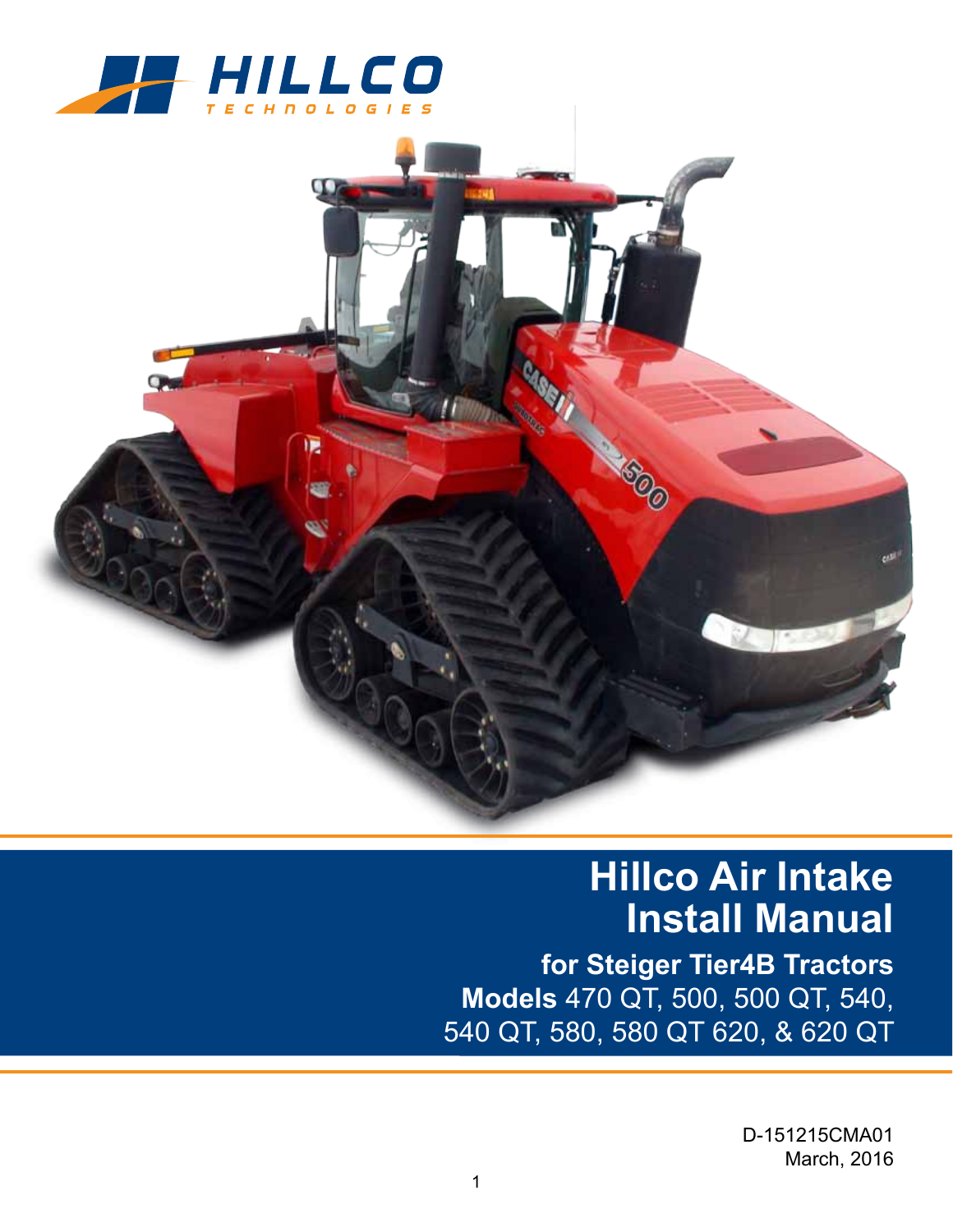

| <b>BOM ID</b>  | <b>Part Number</b> | Qty            | <b>Description</b>             |
|----------------|--------------------|----------------|--------------------------------|
| 1              | 133                | 4              | WASHER, L9, HD 3/4             |
| $\overline{2}$ | 155490             |                | 8" 90° ELBOW, RUBBER           |
| 3              | 1331231            |                | MOUNT, ELBOW,                  |
| 4              | 123.010            | 2              | NUT, FLANGE M10                |
| 5              | 122.010.030        | $\overline{2}$ | BOLT, HX, FL, CL10.9 M10X30    |
| 6              | 1328781            |                | <b>CONNECTOR, 8 INCH</b>       |
| 7              | 155511             | 2              | T-BOLT CLAMP TO FIT 8" OD TUBE |
| 8              | 155516             |                | HILLCO LOGO DECAL              |
| 9              | 1329891            |                | <b>MAIN TUBE,</b>              |
| 10             | 155510             |                | T-BOLT CLAMP TO FIT 7" OD TUBE |
| 11             | 155483             |                | EX-70 PRECLEANER, BLACK        |
| 12             | 122.010.050        | 4              | BOLT, HX, FL, CL10.9 M10X30    |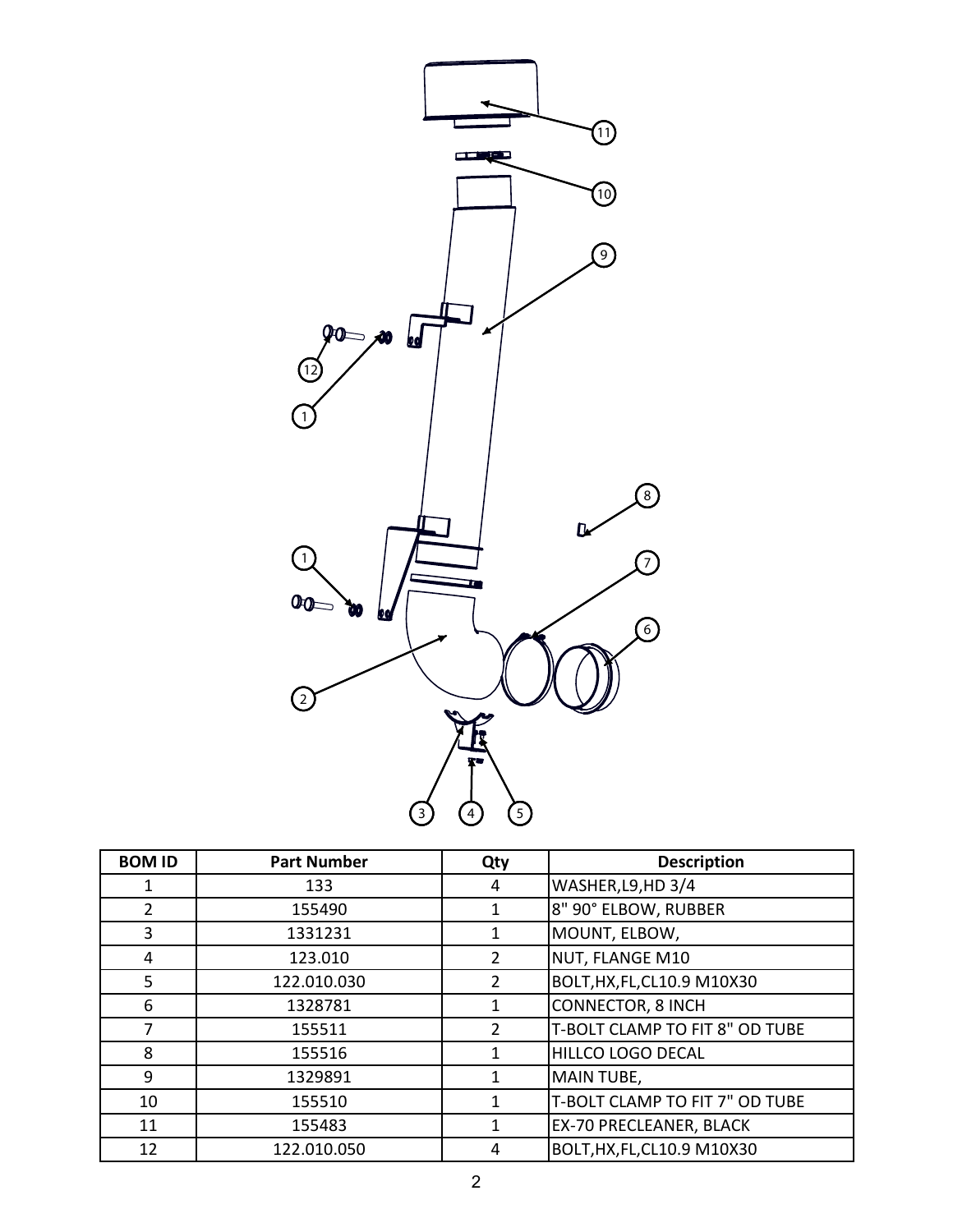Remove the original plastic air intake tube by removing the bolts that secure the intake to the cab (A). Discard fasteners.

Loosen the clamp at the bottom of the air intake tube. The clamp will be reused.



A

Remove the 3 bolts that secure the bottom of the are intake to the mount.

Remove plastic air intake tube.



Remove the air intake mounts (C) from the handrail mounts. The mounts may be froze to the isolators. Use a prybar to remove the mount. The isolator and other fasteners will be reused.

Note: Do not grab onto the handrail as it is not secured.

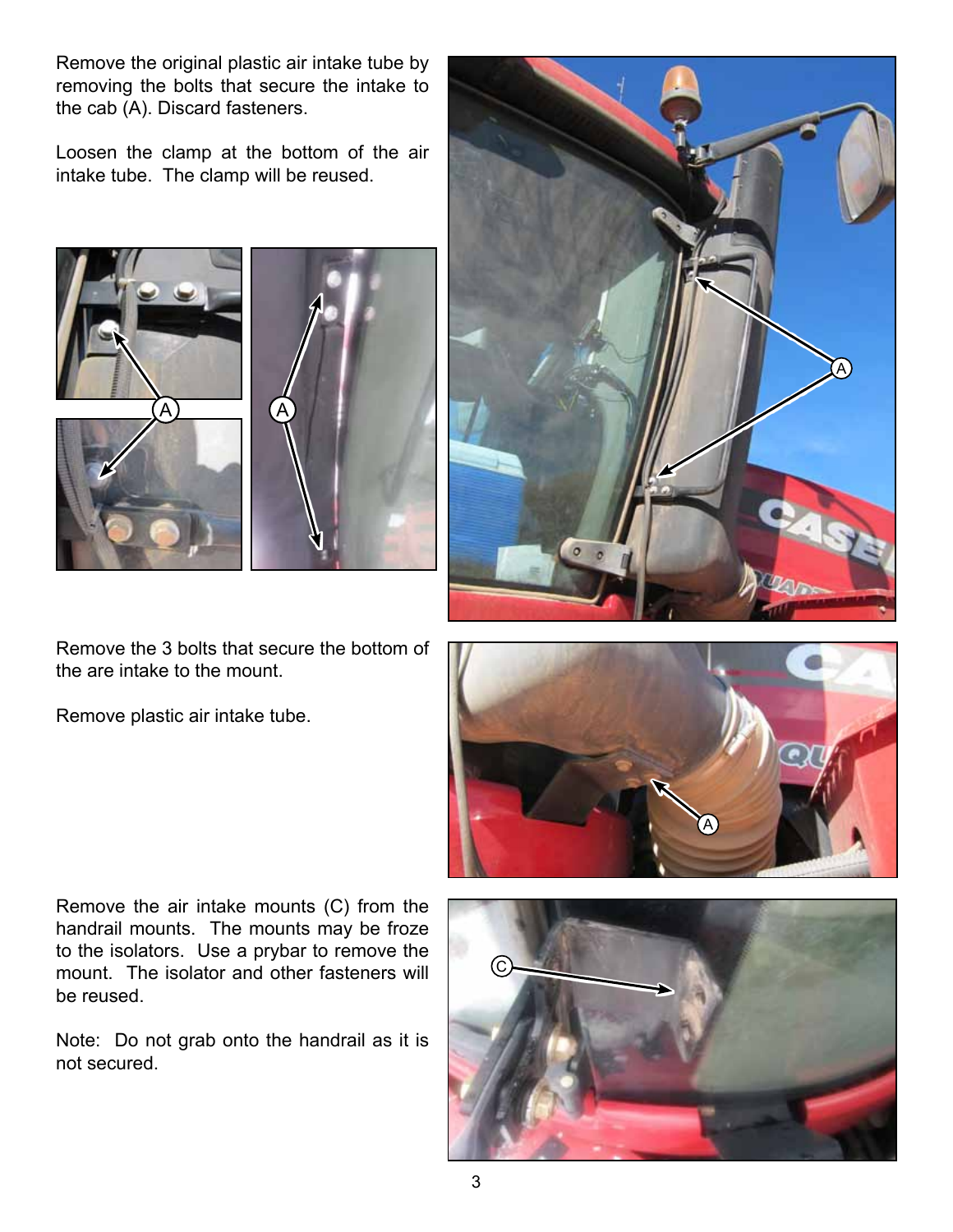Secure the bottom mount (A) to the original mount using the two M10 x 30 bolts. Do not tighten at this time. The rubber elbow will sit on this mount.



Install the adapter (B) to the elbow (C) with the notched end to the clamp. Install a clamp around the elbow and tighten. The bottom of the rib has been notched to not interfere with the cradle.



Install the elbow to the tractor. Insert the adapter (B) into the original intake tube (D) and set the elbow on the bottom mount.

It may be necessary to rotate the rubber tubing (E) counter clockwise to make it fit the elbow better. To do this loosen the clamp (F).







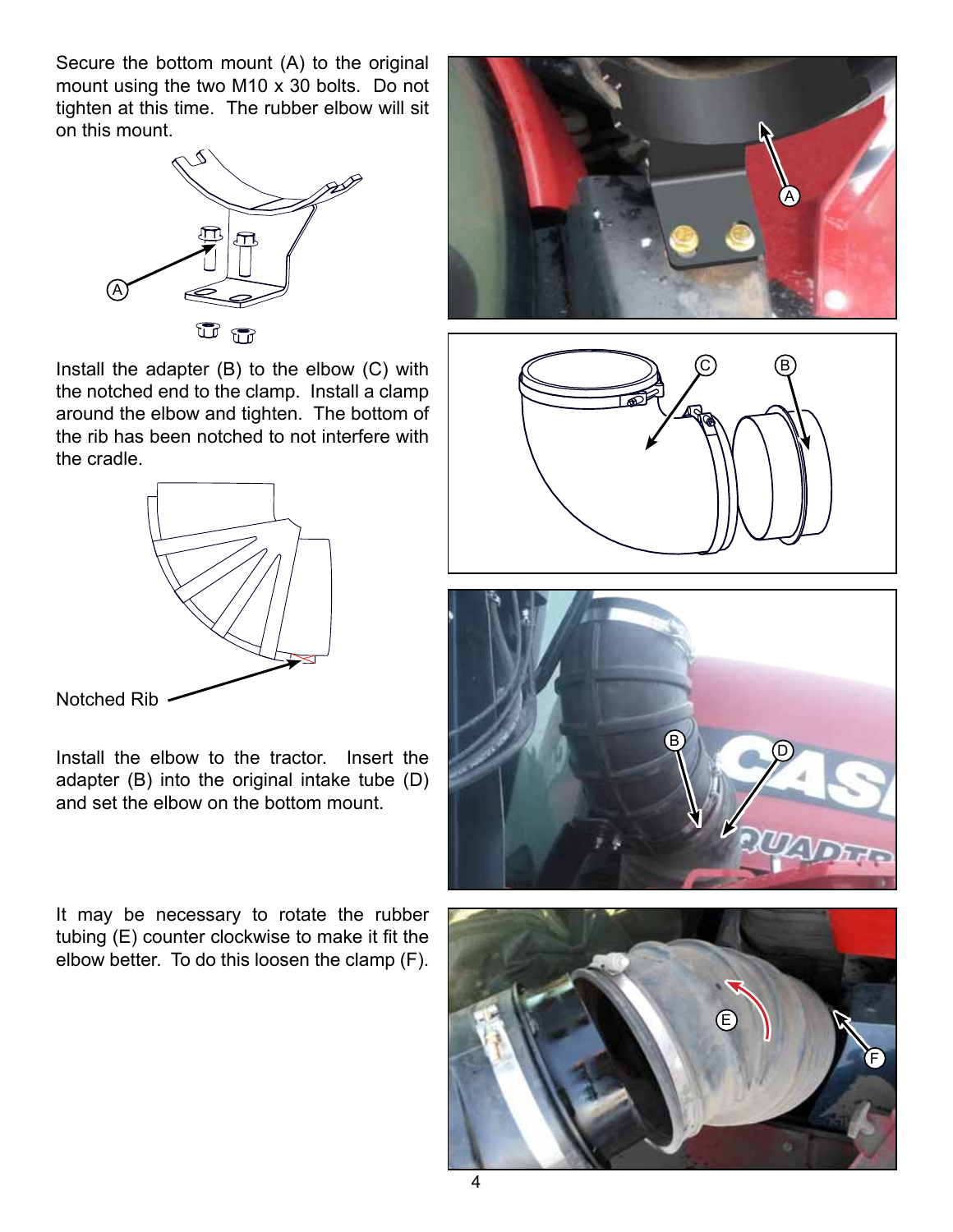Replace the M10 X 40 bolts (A) on the handle bar bracket with M10 X 50 bolts (B).

Discard M10 X 40 Bolts. Remove the rubber isolators.

Install the 3/4 inch ID washers (C) over isolators (D) and then insert the isolators into the holes in the hillco intake tube. Do this for all 4 isolators. See below diagram

The washers will take up space so that when the Hillco Airflow system is installed it is tightly secured to the handrail mounts.





Install the intake tube into the bottom boot. Then align the four mounting holes on the intake tube to the front side of the four handrail mounting bolts as shown. See pictures on the following page.



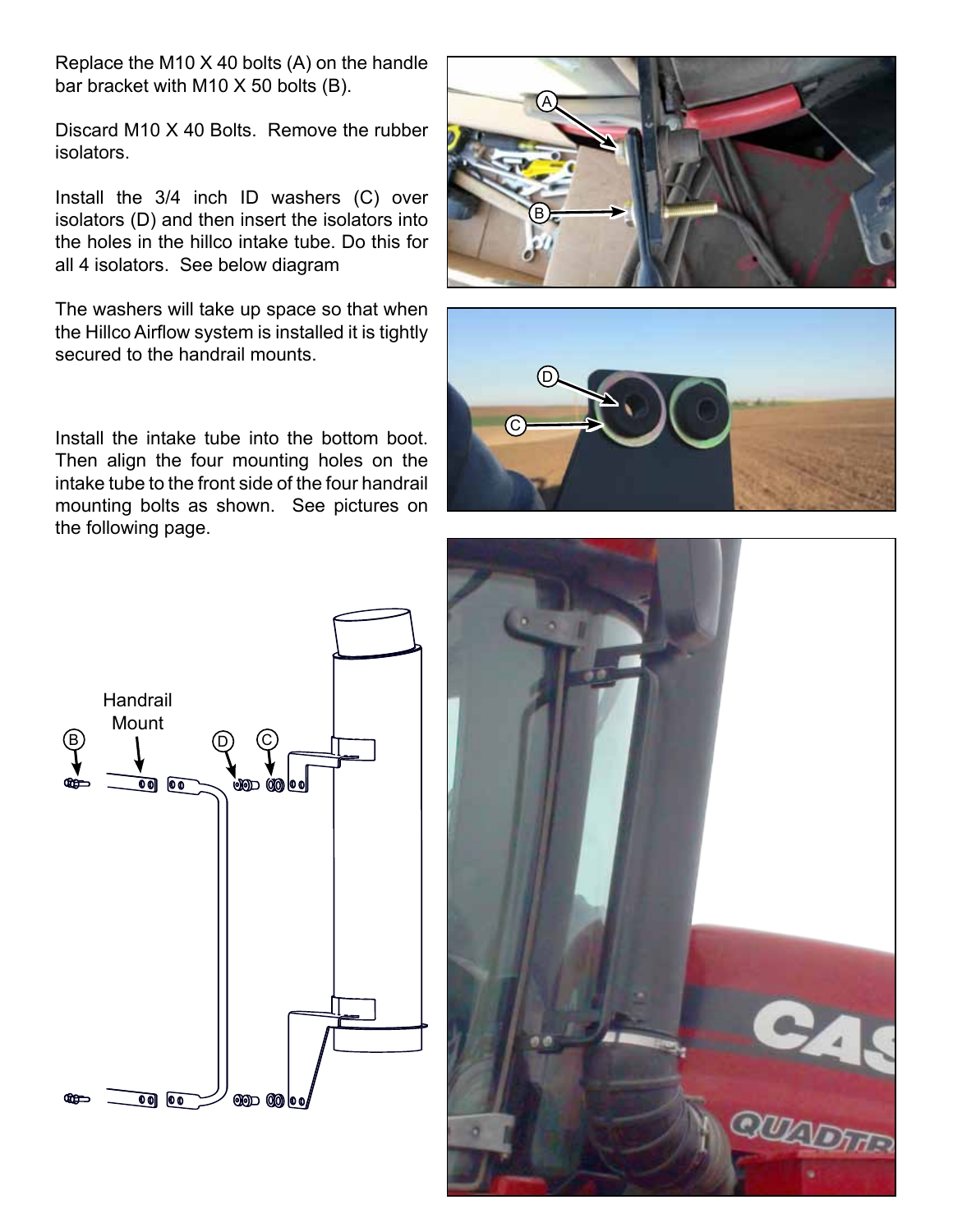This is a view from the back side of the mounts.

- B Original Bolts and Washers
- C Cab Mounts
- D Handrail
- E Rubber Isolator
- F Hillco 3/4 inch ID Washer
- G Hillco Intake Mount



Secure the intake mounts with the original washers and nuts. Tighten to prevailing torque.



Make sure the rubber elbow (H) is overlapping the intake tube (I) by at least 1".

Tighten the clamp. Tighten the bolts on the bottom support (J).

It may be necessary to trim part of the top of the rubber boot if it does not fit properly between the intake tube and the bottom support (J).